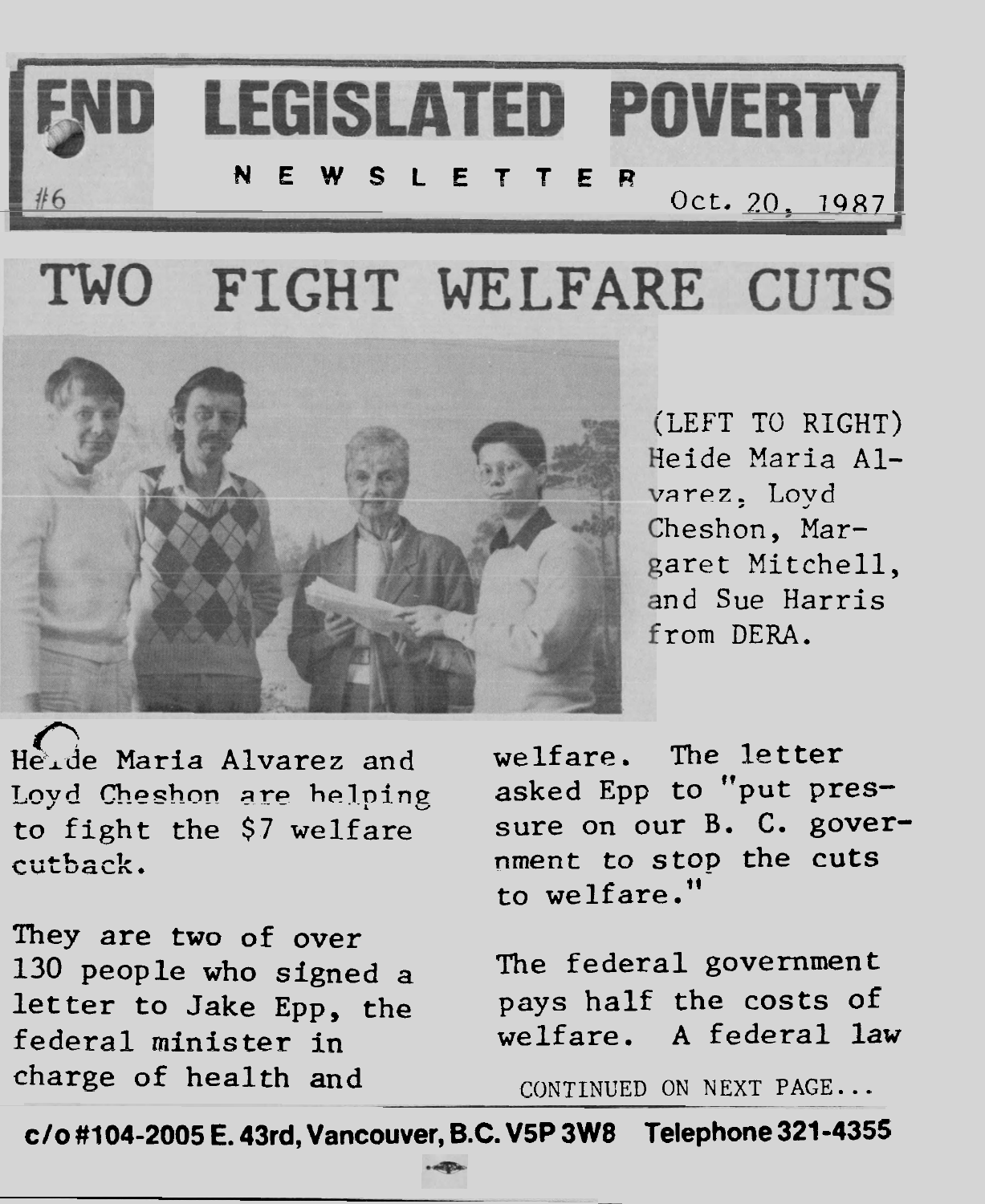## **TWO FIGHT WELFARE CUTS**

says that provinces must take into account **9 (1 s** basic requirements for food, shelter, clothing, fuel, utilities, house $bold$  supplies, and  $persona1$  **requirements** when they set welfare **rate&-** .- **The amount**  that **peb;ple-** in B. C. *6.* '

**get** is not nearly **<sup>A</sup>** enough to cover **these**  things . **Chings.**<br>
On Oct. 1st, Alvarez and Cheshon delivered their letters to **MP** Margaret Mitchell. **Mitchell said she'd**  take the letters to Epp in Ottawa **and** work for higher welfare **rates-.** 

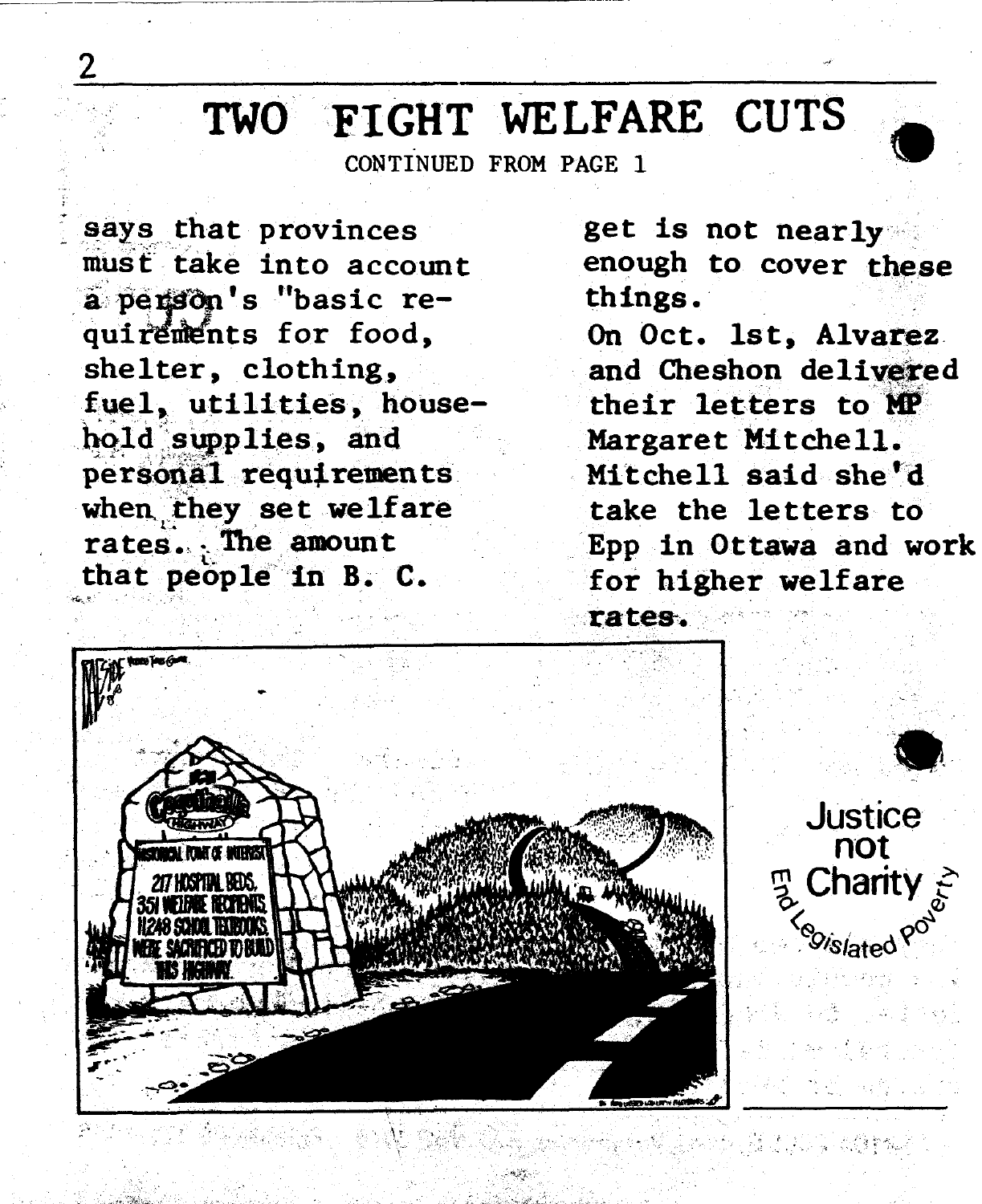#### & WIM **AND SKATE** FOR **FREEr**

If you are on welfare, you can go swimming or skating for free.

Here's how: Ask your worker for a special letter to the Park Board. Make sure that the worker lists the names of all family members on the letter.

Take the letter to the communi ty cen tre where you want to skate or swim. Ask the person the front desk to give you a free pass for each family member. You can then skate or swim during public sessions.

The adult rate for swimming or skating is \$2.10 and the **chila** 

rate is \$1, so the pass can save quite a bit of money.

The bad news is this: the pass won't pay for skate rental or sharpening.

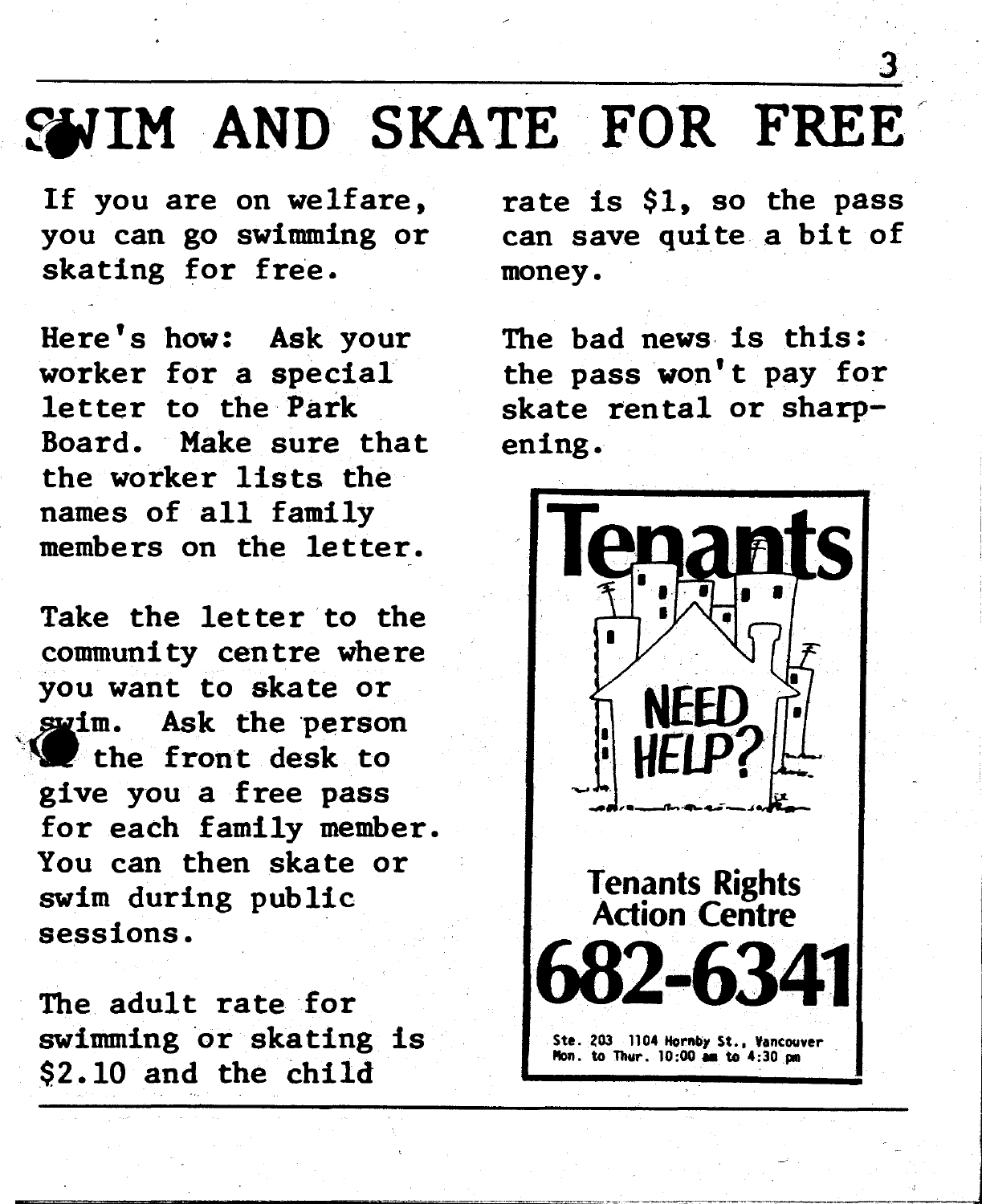### THE **\$7 CUTBACK:** *8* 1

**The** September welfare cheque was cut by \$7 for for 35,000 childless,  $"emplovable" people.$ Here are some comments about this cut that you probably didn't see in the newspapers.

4

**FROM MARGARET MITCHELL, MP:** "This kind of antihuman, punitive policy should not be subsidized by the federal government which pays 50 per cent of welfare costs. I call upon the federal government to review **and** reform the Canada **Ass** is tance Plan to ensure that welfare rates across Canada are at least equal to the poverty line. **<sup>11</sup>**

FROM THE B. C. CONFER-**ENCE** OF THE **UNITED**  CHURCH: The \$7 cut was "cynical, ill-considered, and unworthy. It will create difficulty for people al**ready operating** on a marginal basis."

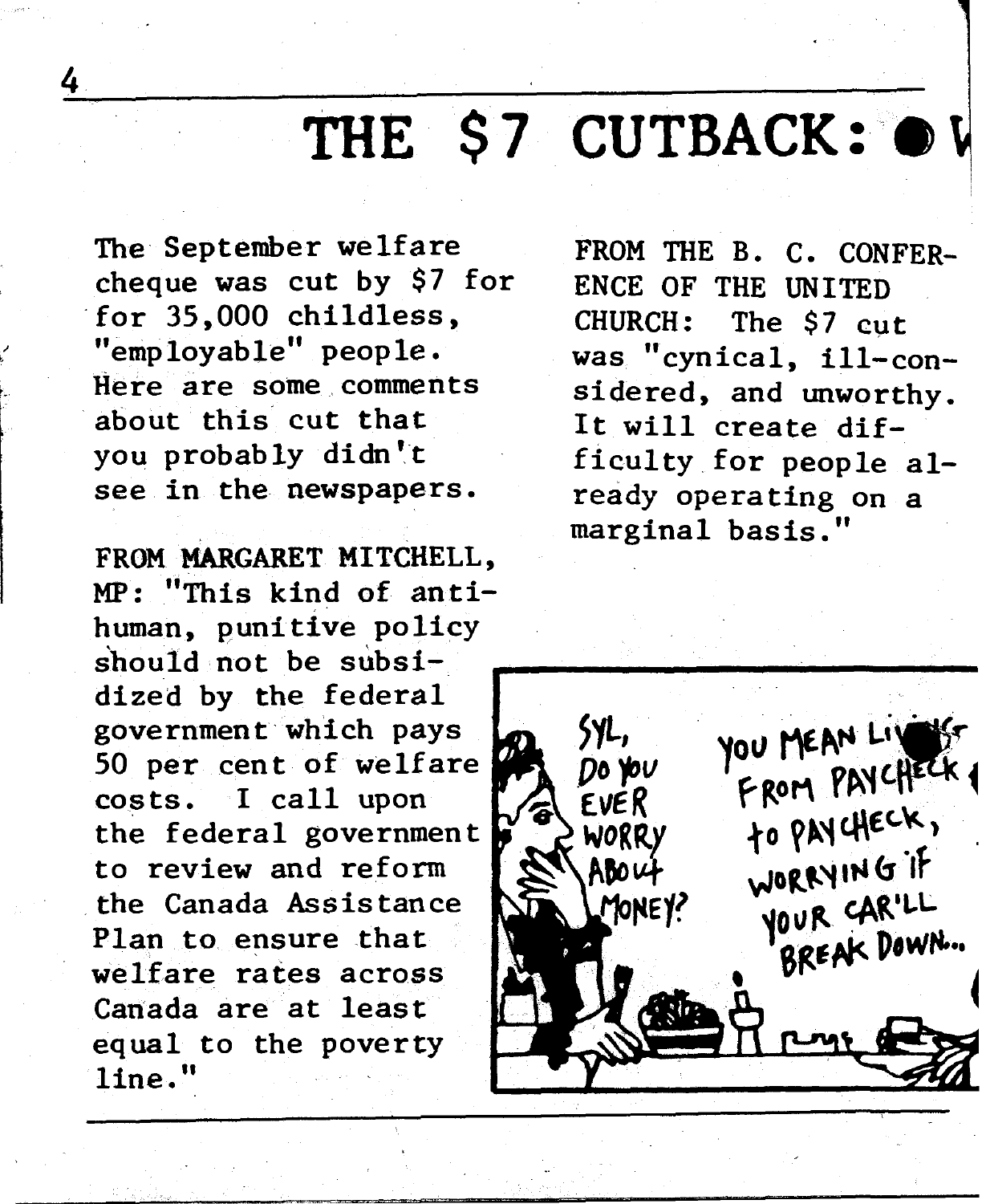#### **H1T OTHERS SAY**

PRESIDENT OF THE **B. C. GOVE~NMENT EMPLOYEES that is maintaining its**  UNION: "By cutting long record of indif**the Minister of Social**  ! **Services and Housing**  is penalizing the vic-<br> **dustice**<br> **dustice**<br> **on**<br> **not** tims of his government's **not**<br> **failure to create jobs. by Charity** failure to create jobs..

FROM JOHN SHIELDS, ..it is a mean-spirited<br>PRESIDENT OF THE B C act by a government **social assistance rates ference to the plight of**  those who need help."

5



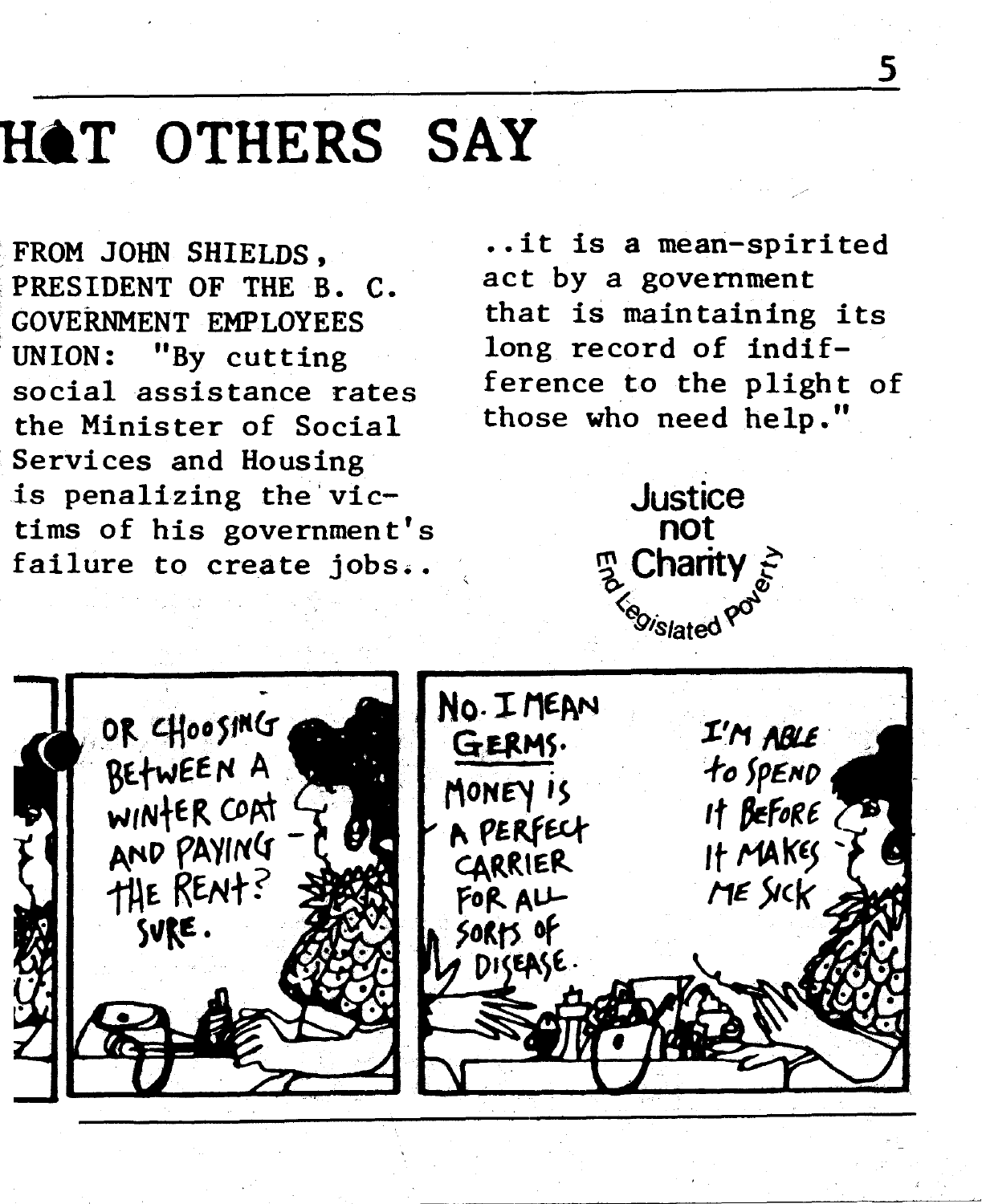#### **WHAT YOU SAID**

**In the last End Legislated Poverty newsletters, we asked you two questions. This is how you replied:** 

**1.** Do you think B. C. **should have a Good Sam- Four people wrote or** 

**aritan Law? This is a law that means people who donate to food**  banks aren't responsi**ble if the food is bad.** 



6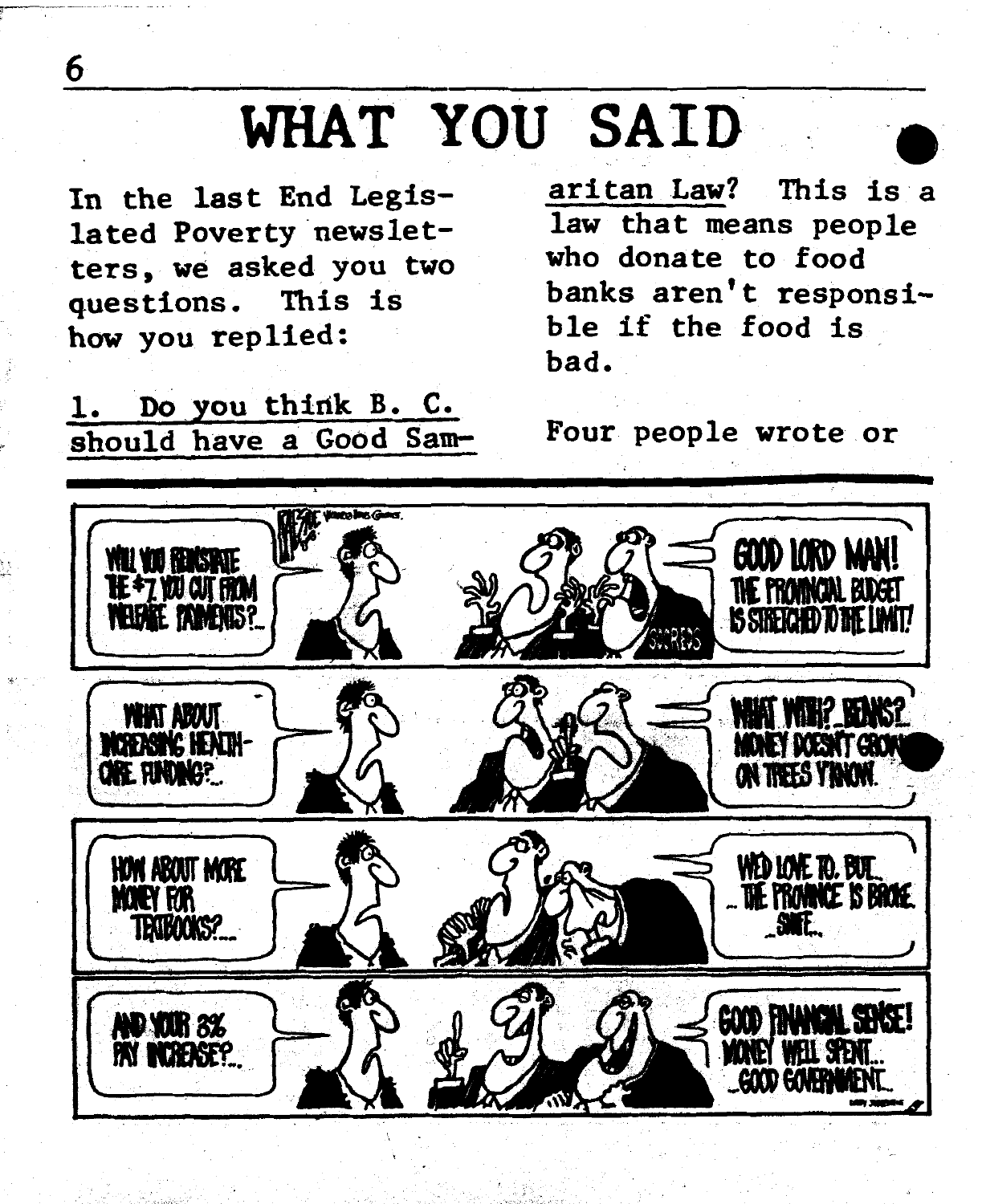# **P THAT YOU SAID** continued...<br>called in their an-<br>iust reinforces

swers. All were against explained James Favell<br>the law. "We should after his experience. cut out food lines all<br>together and put more money on welfare che- who answered our ques-I I money on weltare che- a who answ<br>ques, said one man. tions.<br>"We should raise minimum wage to a liveable level," said another.

2. Does the Hewett Group **really** help you find a job? Welfare i **telling** peopde to **call**  this company about **get**eng help in finding **a job.** 

**TWO** people wrote or phoned with their answers. Neither was impressed. "The sad **thing** is **that**  young people are going in thinking they have a hope and they don't. It

Served André 1990

just reinforces failure, after his experience.

Thank you to everyone